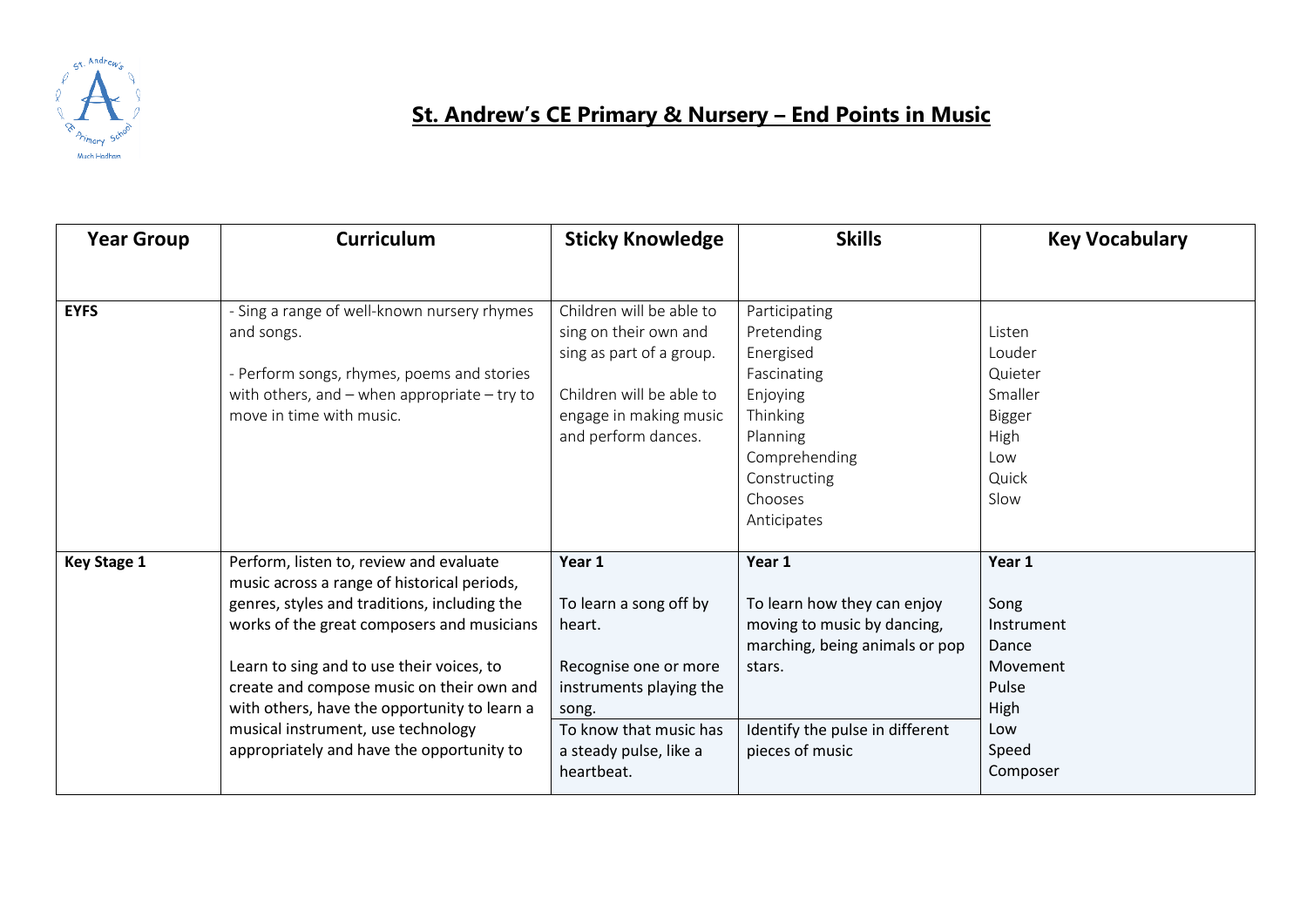| progress to the next level of musical<br>excellence                                                                                                                                                                                    | To confidently sing a<br>song in unison with<br>others.                                             | To recognise high and low notes<br>in a song.                                         |                                                              |
|----------------------------------------------------------------------------------------------------------------------------------------------------------------------------------------------------------------------------------------|-----------------------------------------------------------------------------------------------------|---------------------------------------------------------------------------------------|--------------------------------------------------------------|
| understand and explore how music is<br>created, produced and communicated,<br>including through the inter-related<br>dimensions: pitch, duration, dynamics,<br>tempo, timbre, texture, structure and<br>appropriate musical notations. | To understand how to<br>create different notes<br>on an instrument.                                 | To play the instrument to create<br>different sounds.                                 |                                                              |
| use their voices expressively and creatively<br>by singing songs and speaking chants and                                                                                                                                               | To know the name of<br>the instrument they are<br>playing                                           | To treat instruments in respect<br>and care.                                          |                                                              |
| rhymes<br>play tuned and untuned instruments<br>musically                                                                                                                                                                              | To understand that they<br>can create their own<br>music as well as follow.                         | Freely experiment with create<br>sounds with a variety of pitch,<br>speed and rhythm. |                                                              |
| listen with concentration and understanding<br>to a range of high-quality live and recorded<br>music<br>experiment with, create, select and combine                                                                                    | Know that someone<br>who creates music is<br>called a composer and<br>that everyone can<br>compose. | Help to create a simple melody<br>using one, two or three notes.                      |                                                              |
| sounds using the inter-related dimensions of<br>music.                                                                                                                                                                                 | A performance is<br>sharing music with<br>other people, called an<br>audience.                      | Choose a song to perform and<br>discuss how they felt<br>performing it.               |                                                              |
|                                                                                                                                                                                                                                        | Year 2                                                                                              | Year <sub>2</sub>                                                                     | All Year 1 words plus:                                       |
|                                                                                                                                                                                                                                        | To know some songs<br>have a chorus or a<br>response/answer part.                                   | To learn how songs can tell a<br>story or describe an idea.                           | Pitch<br>Tuned<br>Untuned                                    |
|                                                                                                                                                                                                                                        | To know that music has<br>a steady pulse, like a<br>heartbeat.                                      | Identify slow and fast pulses.<br>Perform a rhythm to a steady<br>pulse.              | Improvisation<br>Unison<br>Audience<br><b>Notes</b><br>Chant |
|                                                                                                                                                                                                                                        | To know that unison is<br>everyone singing at the<br>same time                                      | Learn about voices singing<br>notes of different pitches (high<br>and low).           |                                                              |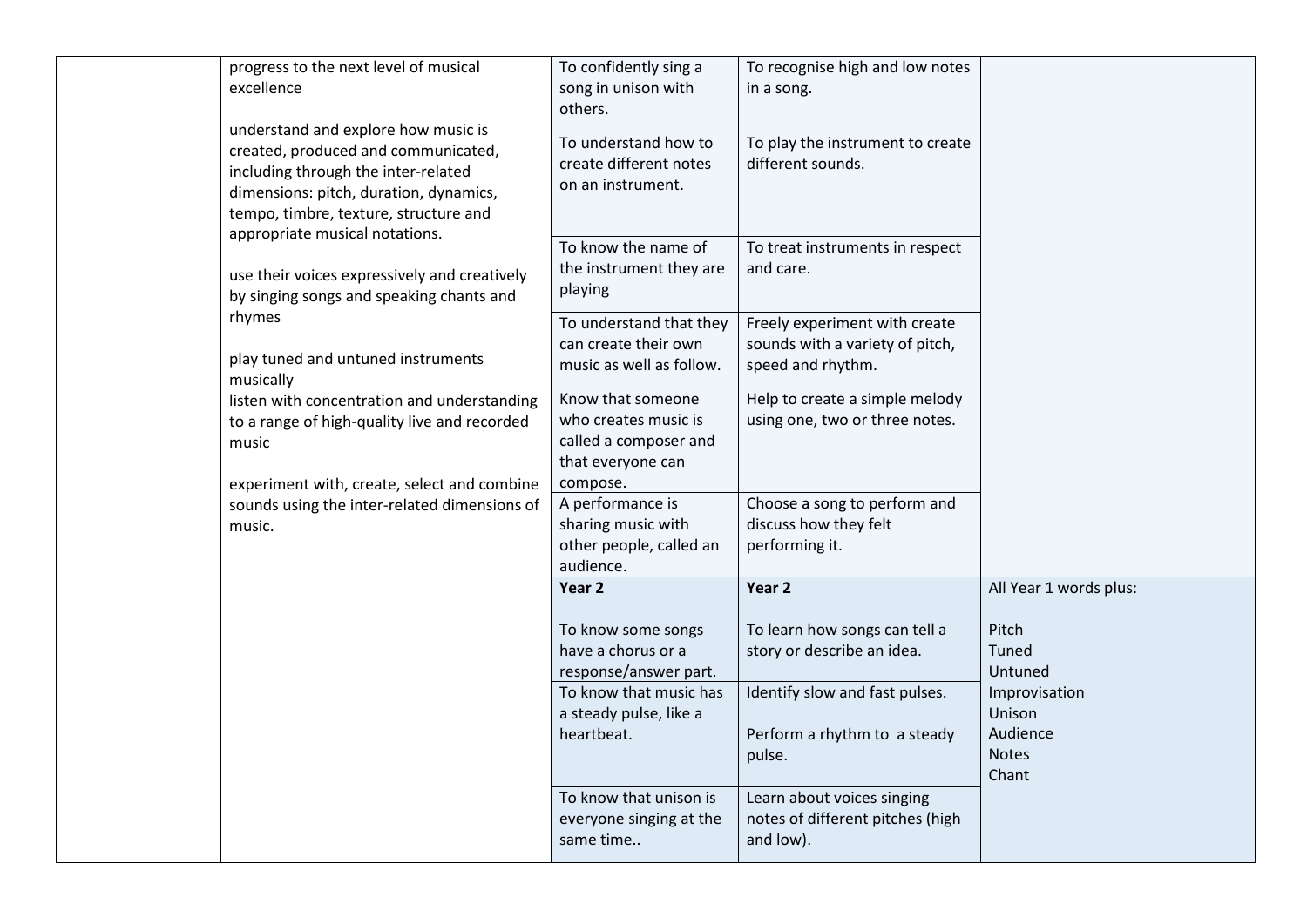|  |                                                                                            | Learn to start and stop singing<br>when following a leader.                        |
|--|--------------------------------------------------------------------------------------------|------------------------------------------------------------------------------------|
|  | Know the names of<br>tuned and untuned<br>percussion instruments                           | Learn to play a tuned and<br>untuned instrumental part                             |
|  | played in class.                                                                           | Play the part in time with a<br>steady pulse.                                      |
|  |                                                                                            | Listen to and follow musical<br>instructions from a leader.                        |
|  | Know that<br>improvisation is an<br>unplanned song or tune<br>and that everyone can        | Experiment with different types<br>of improvisation with songs and<br>instruments. |
|  | improvise.<br>Know that you often<br>write music down in<br>note format when<br>composing. | Start to recognise signs and<br>symbols for different notes.                       |
|  | Know that a<br>performance is sharing<br>music with an audience.                           | Perform a song or chant and<br>express how it made you feel.                       |
|  | An audience is a group<br>of people who have<br>come to watch you<br>perform.              |                                                                                    |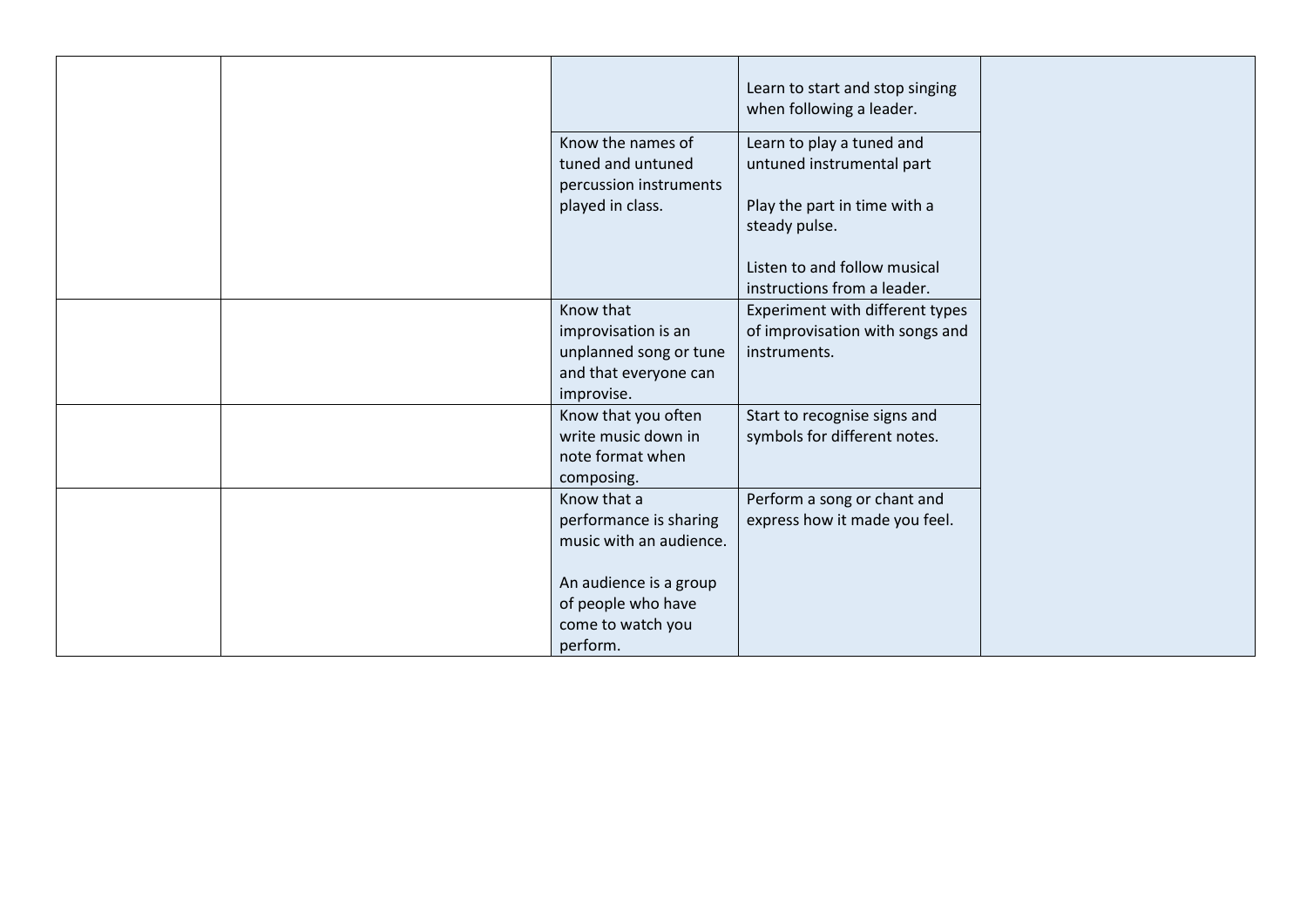| <b>Key Stage 2</b> | Perform, listen to, review and evaluate      | Year 3                     | Year 3                         | Year 3                                  |
|--------------------|----------------------------------------------|----------------------------|--------------------------------|-----------------------------------------|
|                    | music across a range of historical periods,  | To choose one song and     | To confidently identify and    | Structure, introduction, verse, chorus, |
|                    | genres, styles and traditions, including the | be able to talk about it.  | move to the pulse.             | improvise, compose, pulse, rhythm,      |
|                    | works of the great composers and             |                            | To think about what the        | pitch, tempo, dynamics, bass, drums,    |
|                    | musicians                                    |                            | words of a song mean.          | guitar, keyboard, synthesizer, hook,    |
|                    | Learn to sing and to use their voices, to    | Know that every piece of   | Recognise and perform          | melody, texture, structure, organ,      |
|                    | create and compose music on their own and    | music has a pulse and      | rhythmic patterns.             | backing vocals, hook, riff, reggae,     |
|                    | with others, have the opportunity to learn a | rhythm and how they        |                                | pentatonic scale, disco                 |
|                    | musical instrument, use technology           | work together to create a  |                                |                                         |
|                    | appropriately and have the opportunity to    | song.                      |                                |                                         |
|                    | progress to the next level of musical        | To know and be able to     | To sing in unison and in       |                                         |
|                    | excellence                                   | talk about:                | simple two-parts.              |                                         |
|                    | Understand and explore how music is          | Singing in a group can be  | To follow a leader when        |                                         |
|                    | created, produced and communicated,          | called a choir             | singing.                       |                                         |
|                    | including                                    | Leader or conductor: A     |                                |                                         |
|                    | through the inter-related dimensions: pitch, | person who the choir or    |                                |                                         |
|                    | duration, dynamics, tempo, timbre, texture,  | group follow               |                                |                                         |
|                    | structure and appropriate musical notations. | To know why you must       |                                |                                         |
|                    | Play and perform in solo and ensemble        | warm up your voice.        |                                |                                         |
|                    | contexts, using their voices and playing     |                            |                                |                                         |
|                    | musical instruments with increasing          | To know and be able to     | Play any one, or all of four,  |                                         |
|                    | accuracy, fluency, control and expression    | talk about the             | differentiated parts on a      |                                         |
|                    | Improvise and compose music for a range of   | instruments used in class  | tuned instrument.              |                                         |
|                    | purposes using the inter-related dimensions  | (a glockenspiel, a         | To rehearse and perform        |                                         |
|                    | of music                                     | recorder). To know and     | their part.                    |                                         |
|                    | Listen with attention to detail and recall   | be able to talk about      |                                |                                         |
|                    | sounds with increasing aural memory          | improvisation              |                                |                                         |
|                    | Use and understand staff and other musical   |                            |                                |                                         |
|                    | notations                                    | To know that if you        | Improvise simple tunes.        |                                         |
|                    | Appreciate and understand a wide range of    | improvise using the notes  |                                |                                         |
|                    | high-quality live and recorded music drawn   | you are given, you cannot  |                                |                                         |
|                    | from different traditions and from great     | make a mistake.            |                                |                                         |
|                    | composers and musicians                      |                            |                                |                                         |
|                    | Develop an understanding of the history of   |                            |                                |                                         |
|                    | music.                                       | A composition is music     | Help create at least one       |                                         |
|                    |                                              | that is created by you and | simple melody using one,       |                                         |
|                    |                                              | kept in some way.          | three or five different notes. |                                         |
|                    |                                              |                            |                                |                                         |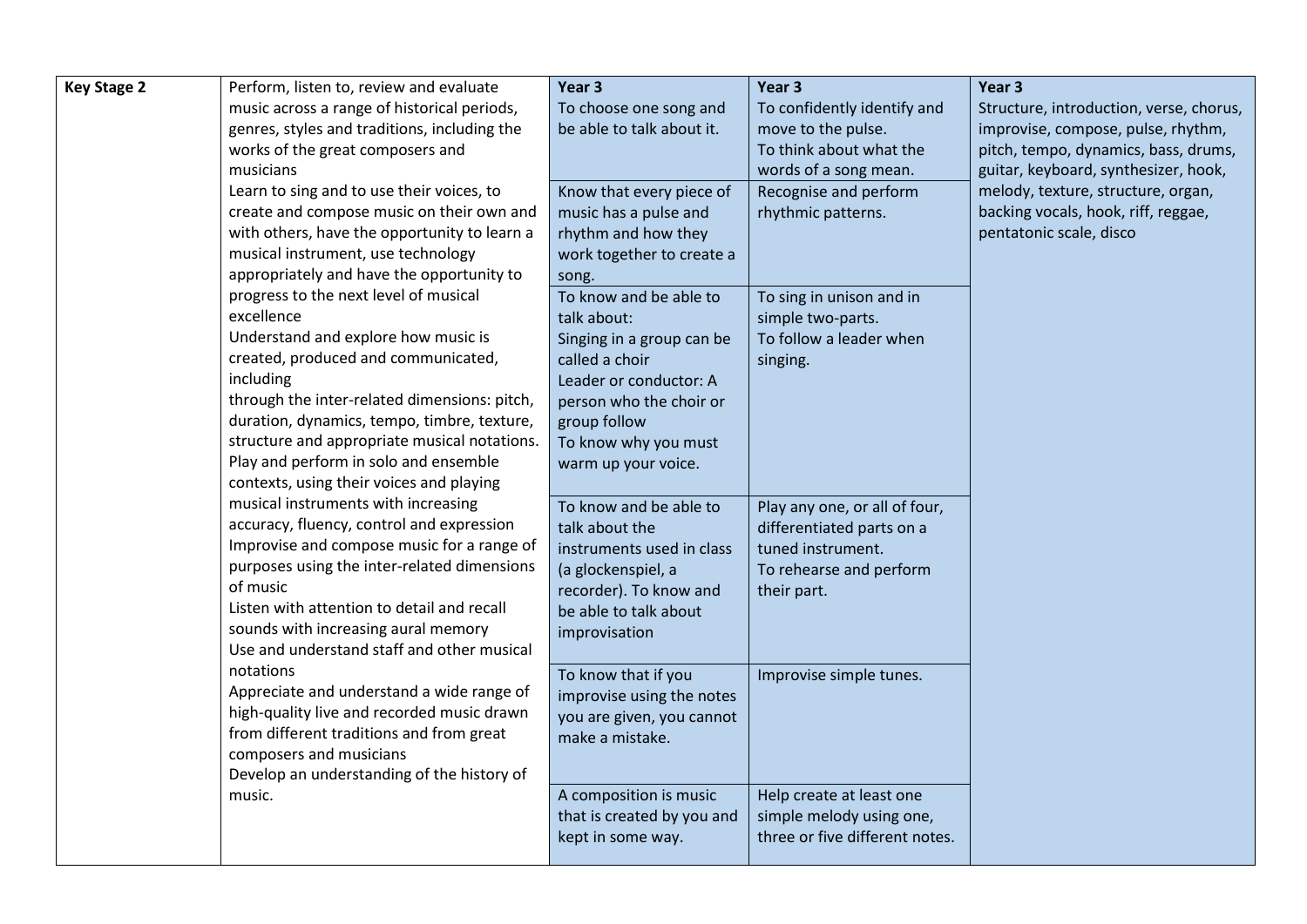|  | Performing is sharing<br>music with other people,<br>an audience<br>You need to know and<br>have planned everything<br>that will be performed                       | Listen to and reflect upon<br>the developing composition.<br>Record the composition in<br>any way appropriate that<br>recognises the connection<br>between sound and symbol<br>(e.g. graphic/pictorial<br>notation).<br>To choose what to perform<br>and create a programme.<br>To communicate the<br>meaning of the words and<br>clearly articulate them.<br>To talk about the best place<br>to be when performing and<br>how to stand<br>or sit.<br>To record the performance<br>and say how they were<br>feeling, what they<br>were pleased with what they<br>would change and why. |                                                                                                                                                                                                                                                             |
|--|---------------------------------------------------------------------------------------------------------------------------------------------------------------------|----------------------------------------------------------------------------------------------------------------------------------------------------------------------------------------------------------------------------------------------------------------------------------------------------------------------------------------------------------------------------------------------------------------------------------------------------------------------------------------------------------------------------------------------------------------------------------------|-------------------------------------------------------------------------------------------------------------------------------------------------------------------------------------------------------------------------------------------------------------|
|  | Year 4<br>To know five songs from<br>memory and who sang<br>them or wrote them.<br>Pitch is high and low<br>sounds that create<br>melodies<br>How pulse, rhythm and | Year 4<br>To confidently identify and<br>move to the pulse.<br>Talk about the music and<br>how it makes them feel.<br>Identify and recall rhythmic<br>and melodic patterns.<br>Identify repeated patterns<br>used in a variety of music.                                                                                                                                                                                                                                                                                                                                               | Unison, rhythm patterns, musical<br>style, rapping, lyrics, choreography,<br>digital/electronic sounds, turntables,<br>synthesisers, drums, unison, solo, by<br>ear, notation, acoustic guitar,<br>percussion, birdsong, civil rights,<br>racism, equality, |
|  | pitch work together<br>Singing as part of an<br>ensemble or large group<br>is fun, but that you must<br>listen to each other                                        | To rejoin the song if lost.<br>To listen to the group when<br>singing.                                                                                                                                                                                                                                                                                                                                                                                                                                                                                                                 |                                                                                                                                                                                                                                                             |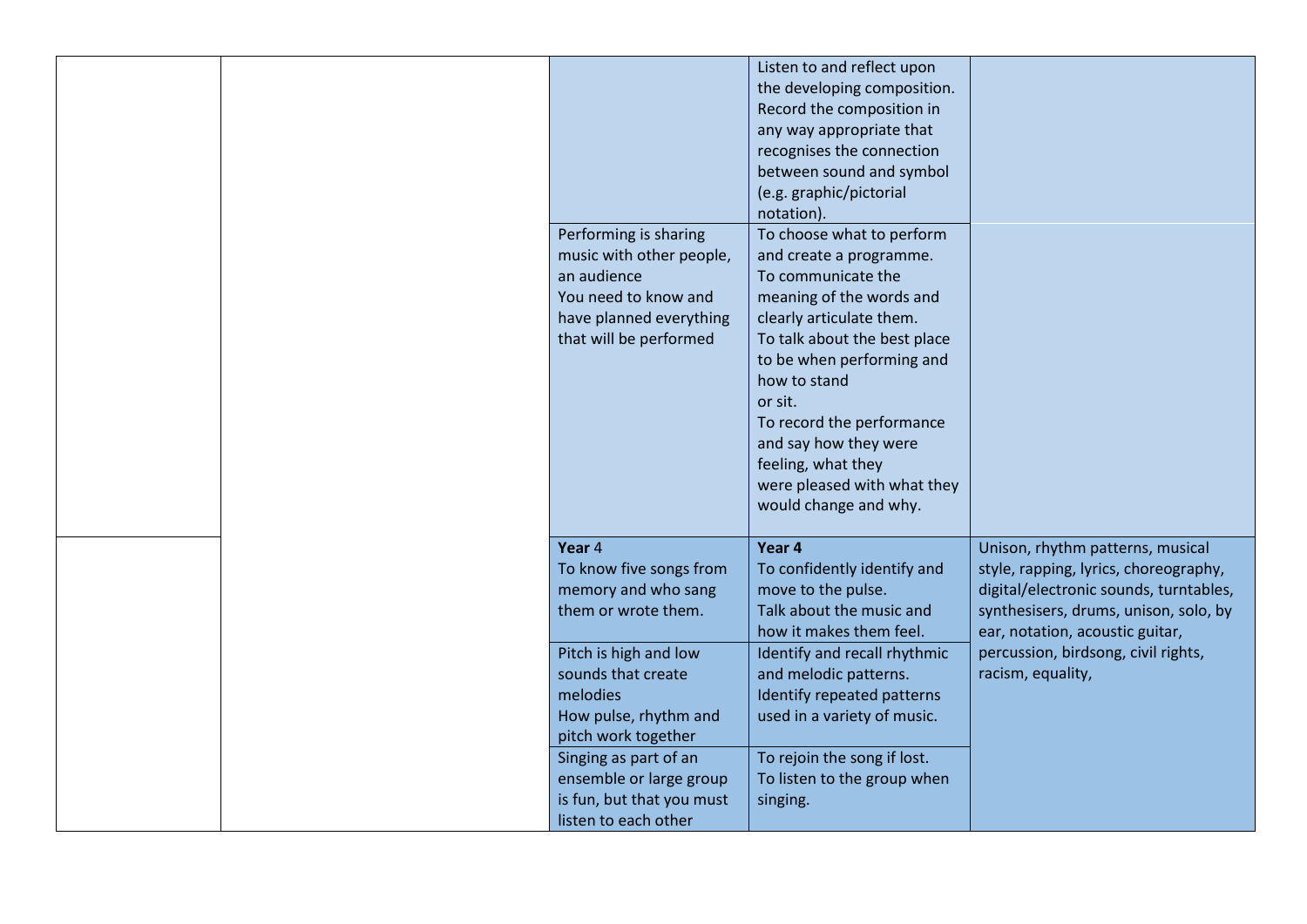|  | Texture: How a solo        |                              |
|--|----------------------------|------------------------------|
|  | singer makes a thinner     |                              |
|  | texture than a large group |                              |
|  | To know and be able to     | To experience leading the    |
|  | talk about instruments     | playing by making sure       |
|  | they might play or be      | everyone plays in            |
|  | played in a band or        | the playing section of the   |
|  | orchestra or by their      | song.                        |
|  | friends.                   |                              |
|  | To know that if you        | Improvise simple tunes       |
|  | improvise using the notes  | based on the pentatonic      |
|  | you are given, you cannot  | scale.                       |
|  | make a mistake.            |                              |
|  | To know that you can use   |                              |
|  | some of the riffs you have |                              |
|  | heard in your              |                              |
|  | improvisations             |                              |
|  | There are different ways   | Listen to and reflect upon   |
|  | of recording compositions  | the developing composition   |
|  | (letter names, symbols,    | and make musical decisions   |
|  | audio etc.)                | about pulse, rhythm, pitch,  |
|  |                            | dynamics and tempo.          |
|  |                            | Record the composition in    |
|  |                            | any way appropriate that     |
|  |                            | recognises the connection    |
|  |                            | between sound and symbol     |
|  |                            | (e.g. graphic/pictorial      |
|  |                            | notation).                   |
|  | A performance can be a     | To communicate the           |
|  | special occasion and       | meaning of the words and     |
|  | involve an audience        | clearly articulate them.     |
|  | including of people you    | To talk about the best place |
|  | don't know                 | to be when performing and    |
|  | It involves communicating  | how to stand or sit.         |
|  | feelings, thoughts and     | To record the performance    |
|  | ideas about the            | and say how they were        |
|  | song/music.                | feeling, what they were      |
|  |                            |                              |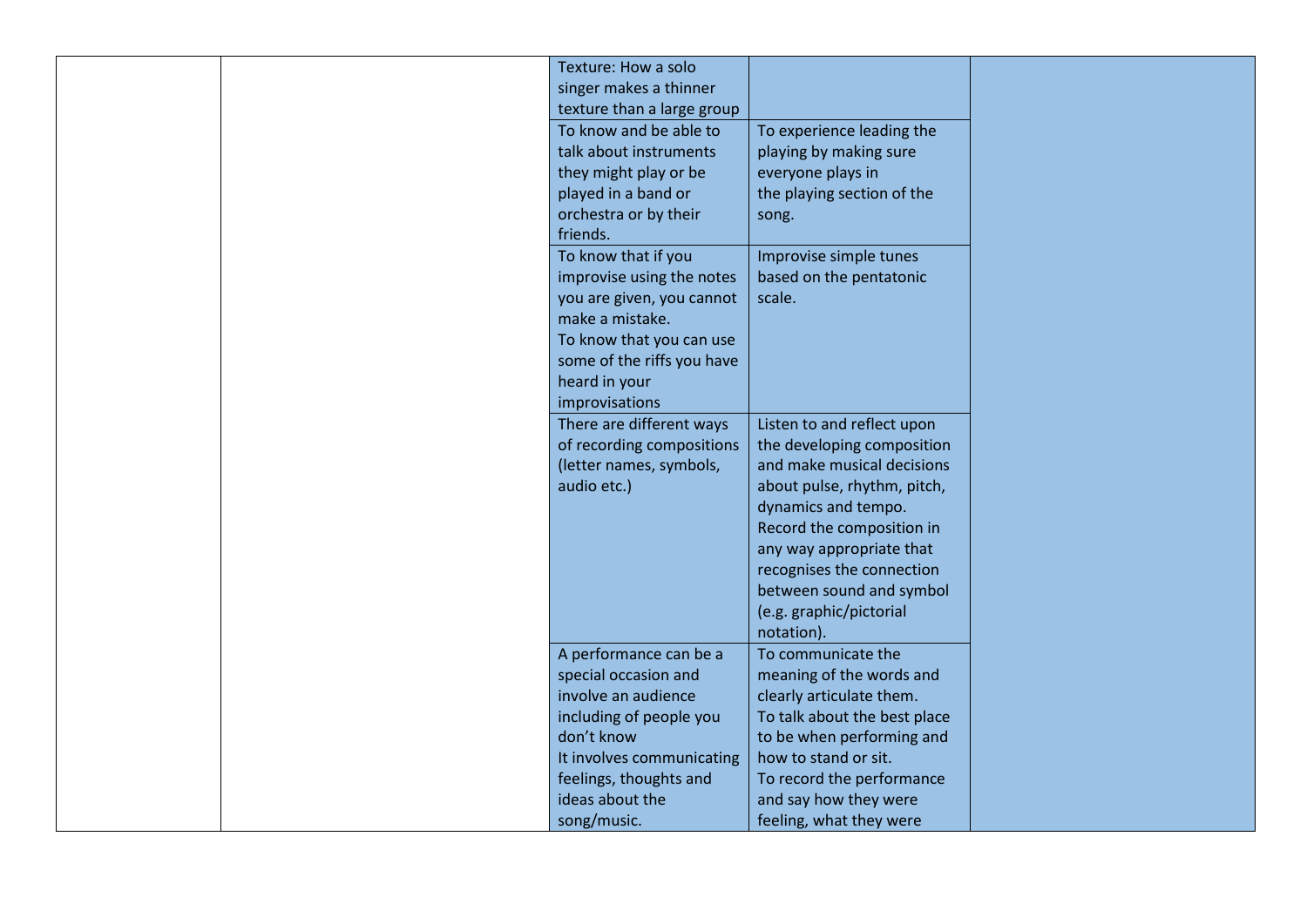|  |                                                                                                                                                                                                                                                         | pleased with what they<br>would change and why.                                                                                                                                                                                                                                                                                                                                                                                            |                                                                                                                                                                                                                                                                                                                                                                            |
|--|---------------------------------------------------------------------------------------------------------------------------------------------------------------------------------------------------------------------------------------------------------|--------------------------------------------------------------------------------------------------------------------------------------------------------------------------------------------------------------------------------------------------------------------------------------------------------------------------------------------------------------------------------------------------------------------------------------------|----------------------------------------------------------------------------------------------------------------------------------------------------------------------------------------------------------------------------------------------------------------------------------------------------------------------------------------------------------------------------|
|  | Year <sub>5</sub><br>To know the style of five<br>songs and to name other<br>songs in those styles.<br>To choose two or three<br>other songs and be able<br>to talk about them.                                                                         | Year 5<br>To compare two songs in the<br>same style, talking about<br>what stands out musically in<br>each of them, their<br>similarities and differences.<br>Listen carefully and<br>respectfully to other<br>people's thoughts about the<br>music.<br>When you talk try to use<br>musical words.<br>To talk about the musical<br>dimensions working together<br>in the Unit songs. Talk about<br>the music and how it makes<br>you feel. | Year <sub>5</sub><br>Appraising, Bossa Nova, syncopation,<br>structure, Swing, tune/head, note<br>values, note names, Big bands, ballad,<br>verse, chorus, interlude, tag ending,<br>strings, piano, Old-school Hip Hop,<br>Rap, riff, synthesizer, deck, backing<br>loops, Funk, scratching, Soul, groove,<br>riff, bass line, backbeat, brass section,<br>harmony, hook. |
|  | Know how pulse, rhythm,<br>pitch, tempo, dynamics,<br>texture and structure<br>work together and how<br>they connect in a song<br>How to keep the internal<br>pulse<br><b>Musical Leadership:</b><br>creating musical ideas for<br>the group to copy or | Perform an independent part<br>keeping to a steady beat.<br>Identify the metre of<br>different songs through<br>recognising the pattern of<br>strong and weak beats.<br>Subdivide the pulse while<br>keeping to a steady beat.                                                                                                                                                                                                             |                                                                                                                                                                                                                                                                                                                                                                            |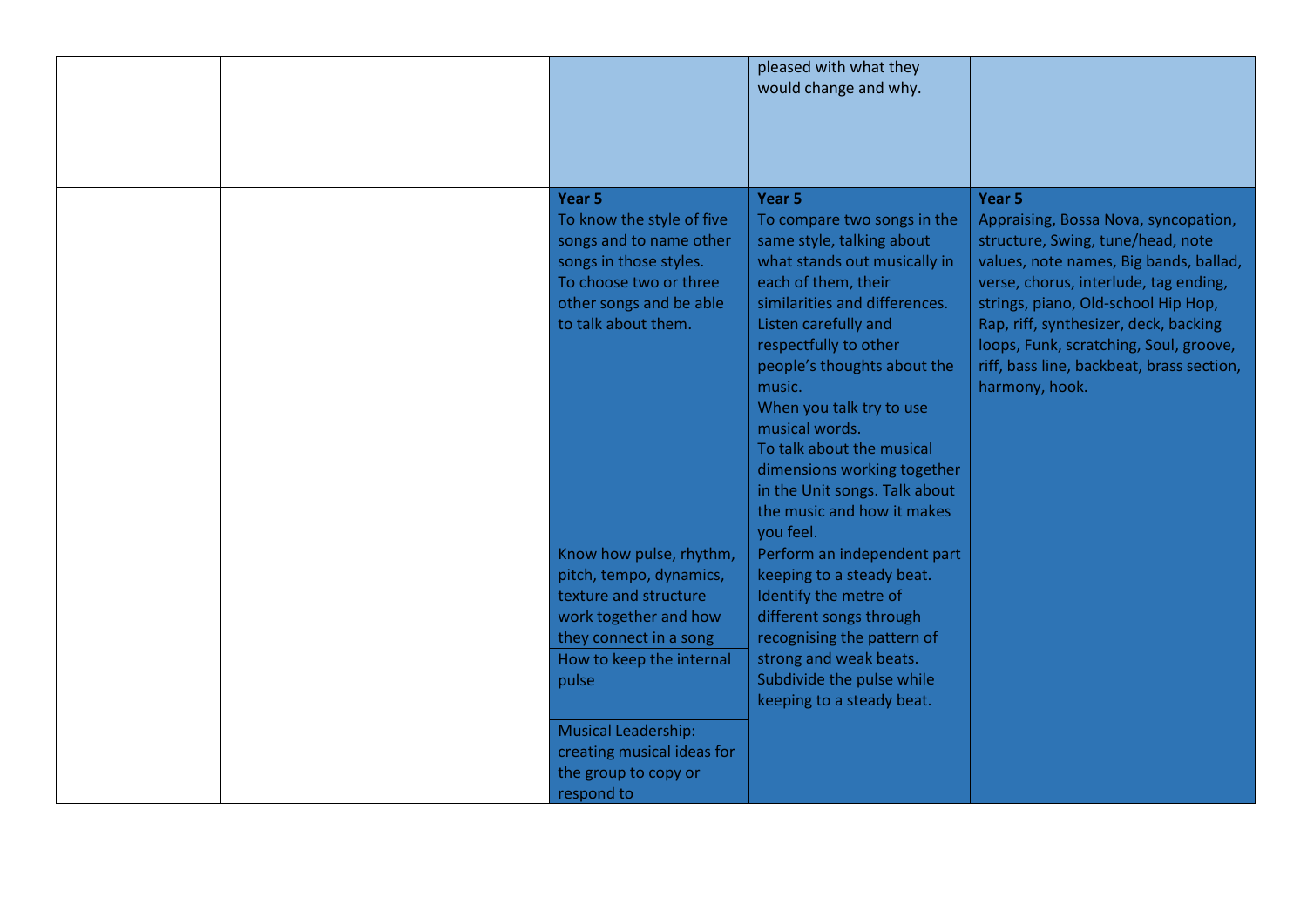|  | To know and confidently<br>sing five songs and their<br>parts from memory, and<br>to sing them with a strong<br>internal pulse.<br>To choose a song and be<br>able to talk about its main<br>features. | To sing in unison and to sing<br>backing vocals.<br>To enjoy exploring singing<br>solo.<br>To listen to the group when<br>singing.<br>To follow a leader when<br>singing.                                           |  |
|--|--------------------------------------------------------------------------------------------------------------------------------------------------------------------------------------------------------|---------------------------------------------------------------------------------------------------------------------------------------------------------------------------------------------------------------------|--|
|  | To know and be able to<br>talk about:<br>Different ways of writing<br>music down $-$ e.g. staff<br>notation, symbols.<br>The notes C, D, E, F, G, A,<br>$B + C$ on the treble stave.                   | Play a musical instrument<br>with the correct technique.<br>Select and learn an<br>instrumental part that<br>matches their musical<br>challenge.<br>To rehearse and perform                                         |  |
|  | To know and be able to<br>talk about improvisation:<br>When someone<br>improvises, they make up<br>their own tune that has<br>never been heard before.                                                 | their part.<br>Sing confidently as a class, in<br>small groups and alone, and<br>begin to have an awareness<br>of improvisation with the<br>voice.                                                                  |  |
|  | It is not written down and<br>belongs to them. To know<br>three well-known<br>improvising musicians.<br>To know a composition<br>has pulse, rhythm and<br>pitch that work together                     | Create simple melodies using<br>up to five different notes and<br>simple rhythms Explain the                                                                                                                        |  |
|  | and are shaped by tempo,<br>dynamics, texture and<br>structure Notation:<br>recognise the connection<br>between sound and<br>symbol.                                                                   | keynote or home note and<br>the structure of the melody.<br>Record the composition in<br>any way appropriate that<br>recognises the connection<br>between sound and symbol<br>(e.g. graphic/pictorial<br>notation). |  |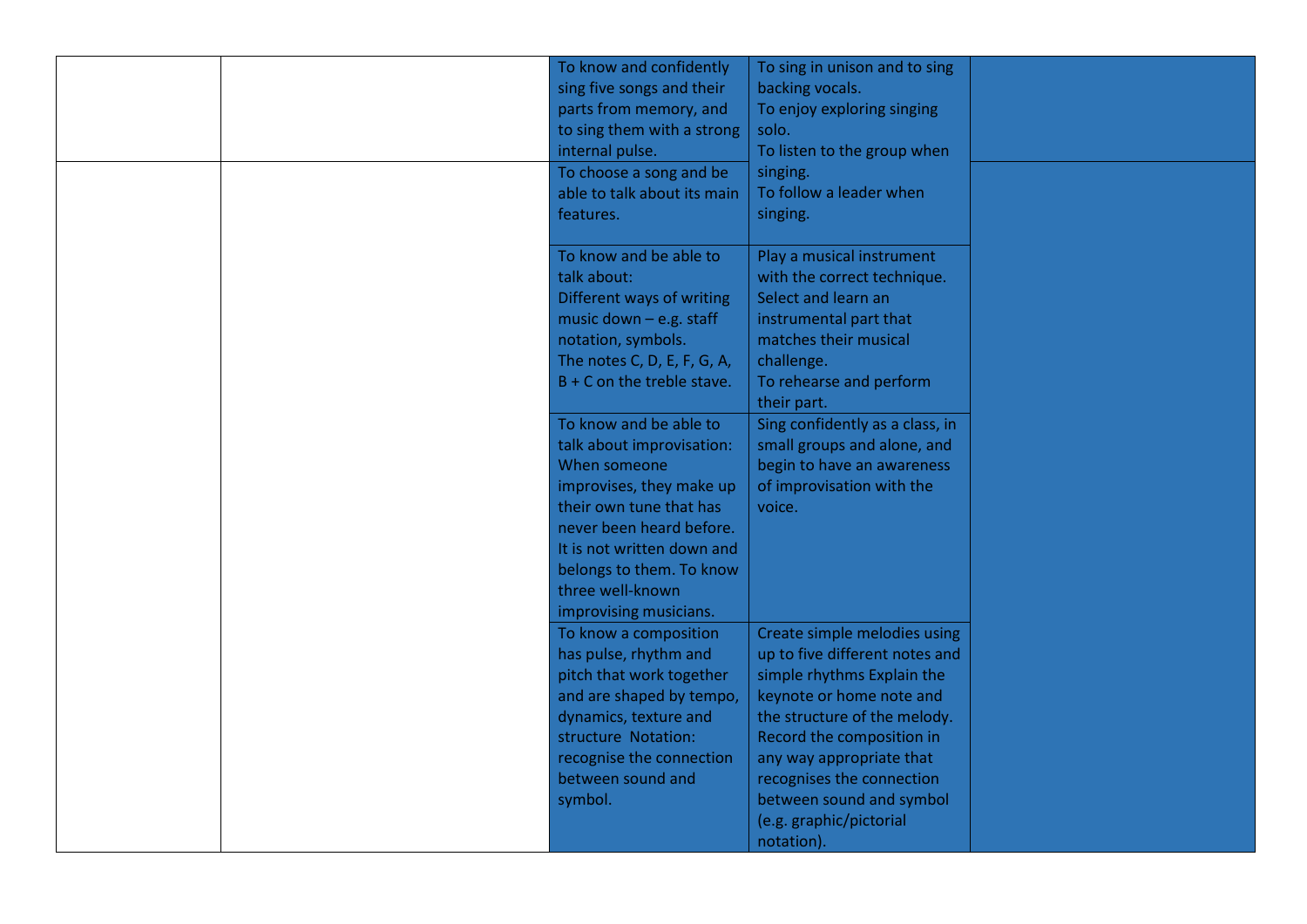|  | Everything that will be<br>performed must be<br>planned and learned.<br>You must sing or rap the<br>words clearly and play<br>with confidence                                                                                                    | To talk about the venue and<br>how to use it to best effect.<br>To record the performance<br>and compare it to a previous<br>performance.<br>To discuss and talk musically<br>about it $-$ "What went well?"<br>and "It would have been<br>even better if?" |                                                                                                                                                                                                                                                                                                                                              |
|--|--------------------------------------------------------------------------------------------------------------------------------------------------------------------------------------------------------------------------------------------------|-------------------------------------------------------------------------------------------------------------------------------------------------------------------------------------------------------------------------------------------------------------|----------------------------------------------------------------------------------------------------------------------------------------------------------------------------------------------------------------------------------------------------------------------------------------------------------------------------------------------|
|  | Year <sub>6</sub><br>To choose three or four<br>other songs and be able<br>to talk about: them.                                                                                                                                                  | Year <sub>6</sub><br>To compare two songs in the<br>same style, talking about<br>what stands out musically in<br>each of them, their<br>similarities and differences                                                                                        | Year <sub>6</sub><br>style indicators, melody, compose,<br>improvise, cover, pulse, rhythm, pitch,<br>tempo, dynamics, timbre, texture,<br>structure, dimensions of music, Neo<br>Soul, producer, groove, Motown,                                                                                                                            |
|  | How pulse, rhythm, pitch,<br>tempo, dynamics, texture<br>and structure work<br>together to create a song<br>or music<br><b>Musical Leadership:</b><br>creating musical ideas for<br>the group to copy or<br>respond to.                          | Subdivide the pulse while<br>keeping to a steady beat.                                                                                                                                                                                                      | hook, riff, solo.<br>Blues, Jazz, improvisation, by ear,<br>melody, compose, improvise, pulse,<br>rhythm, pitch, tempo, dynamics,<br>timbre, texture, structure, dimensions<br>of music, hook, riff, solo.<br>Melody, compose, improvise, cover,                                                                                             |
|  | To know and confidently<br>sing five songs and their<br>parts from memory, and<br>to sing them with a strong<br>internal pulse. • To know<br>about the style of the<br>songs so you can<br>represent the feeling and<br>context to your audience | To sing in unison and to sing<br>backing vocals.<br>To listen to each other and<br>be aware of how you fit into<br>the group.<br>To sing with awareness of<br>being 'in tune'.                                                                              | pulse, rhythm, pitch, tempo,<br>dynamics, timbre, texture, structure,<br>dimensions of music, ostinato,<br>phrases, unison, Urban Gospel.<br>Melody, compose, improvise, cover,<br>pulse, rhythm, pitch, tempo,<br>dynamics, timbre, texture, structure,<br>dimensions of music, hook, riff, solo,<br>civil rights, gender equality, unison, |
|  | To know and be able to<br>talk about: Different ways<br>of writing music down -<br>e.g. staff notation,<br>symbols                                                                                                                               | Play a musical instrument<br>with the correct technique<br>Select and learn an<br>instrumental part that<br>matches their musical                                                                                                                           | harmony.<br>Gender, racism, rap, lyrics, turntablist,<br>DJing, producer, Electronic and<br>Acoustic music.                                                                                                                                                                                                                                  |